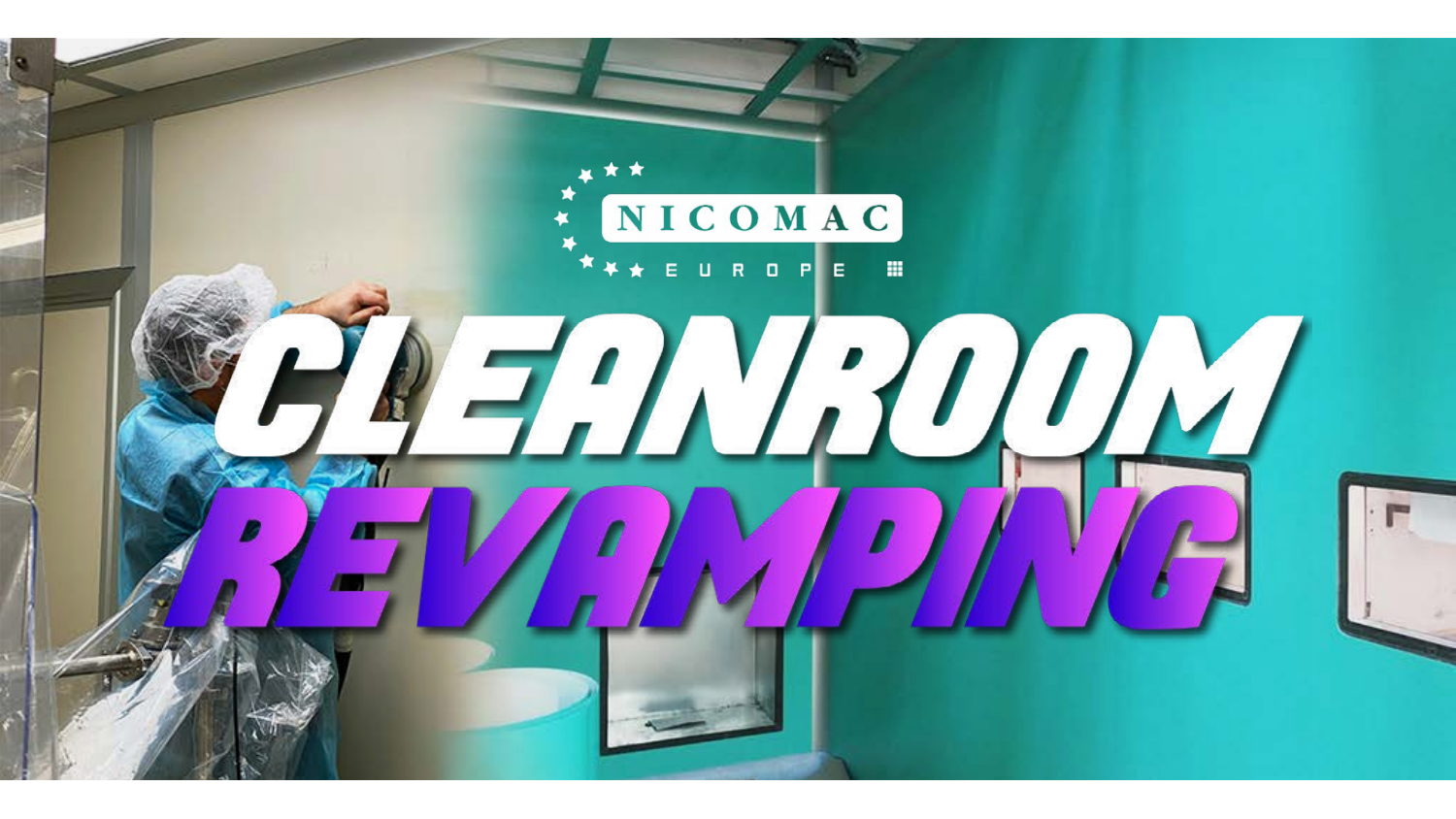## New life for cleanrooms with NicoFit

NicoFit is the PVC/PET adhesive multi-layer film: it allows you to rapidly restore the existing cleanroom surfaces for the aesthetical and functional revamping. It's an innovative and exclusive solution proposed by Nicomac Europe in collaboration with PWS for the pharmaceutical-healthcare-food sector. It is a rapid, effective and economic answer to the various needs of an industry that has to ensure maximum safety and functionality to its facilities.



- 
-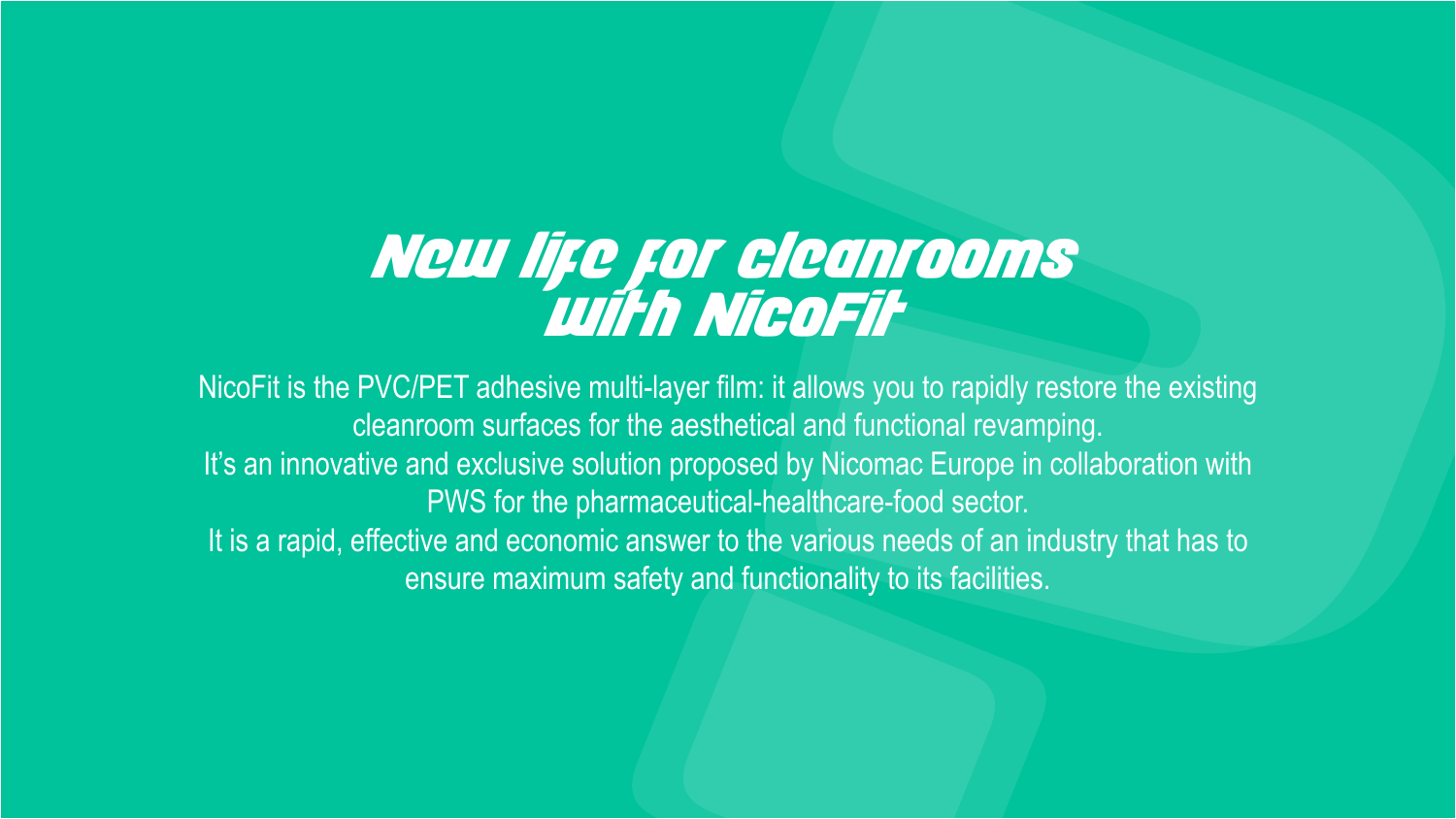

# From the problem...

Bumps, strips with trolleys and pallets, holes of instrumentation mounted on the wall and then disassembled, passages from one department to another open and then closed. **There may be several reasons why cleanroom panels over time can get damaged**. In addition there are the possible damages caused by sanitization products usage and accidental pouring of chemical substances used in the production.

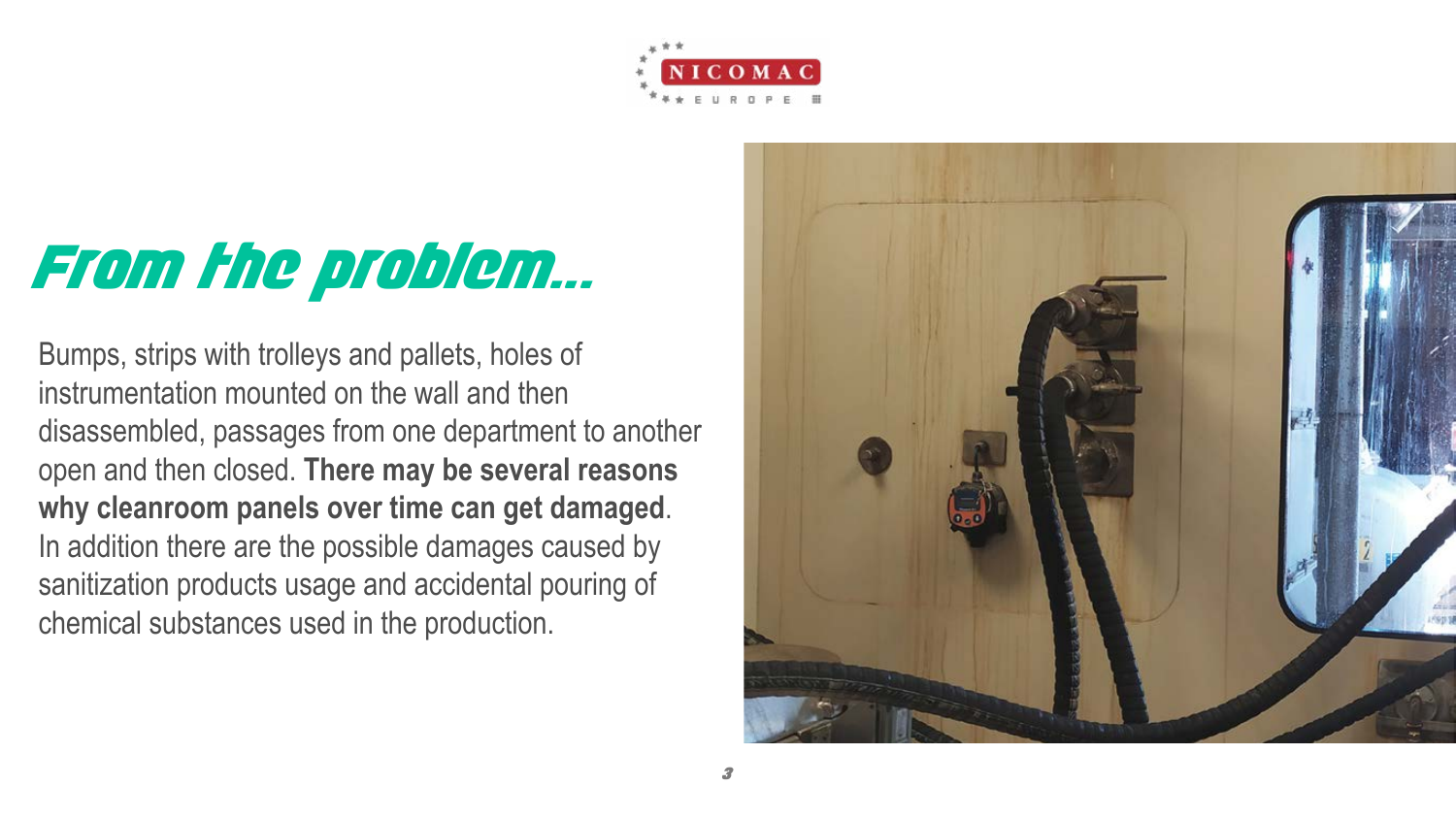# ...to the solution





To all these eventualities the answer is NicoFit. Thanks to the application of these multi-layer adhesive **without changing and replacing the panels**, ensuring continuity, functionality and aesthetic. The wall comes back as good as new and perfectly specific products.

films, in fact, **it is possible to restore cleanroom walls**  cleanable and sanitizable with hydrogen peroxide or other

All of it in short times and **limited production-stop**.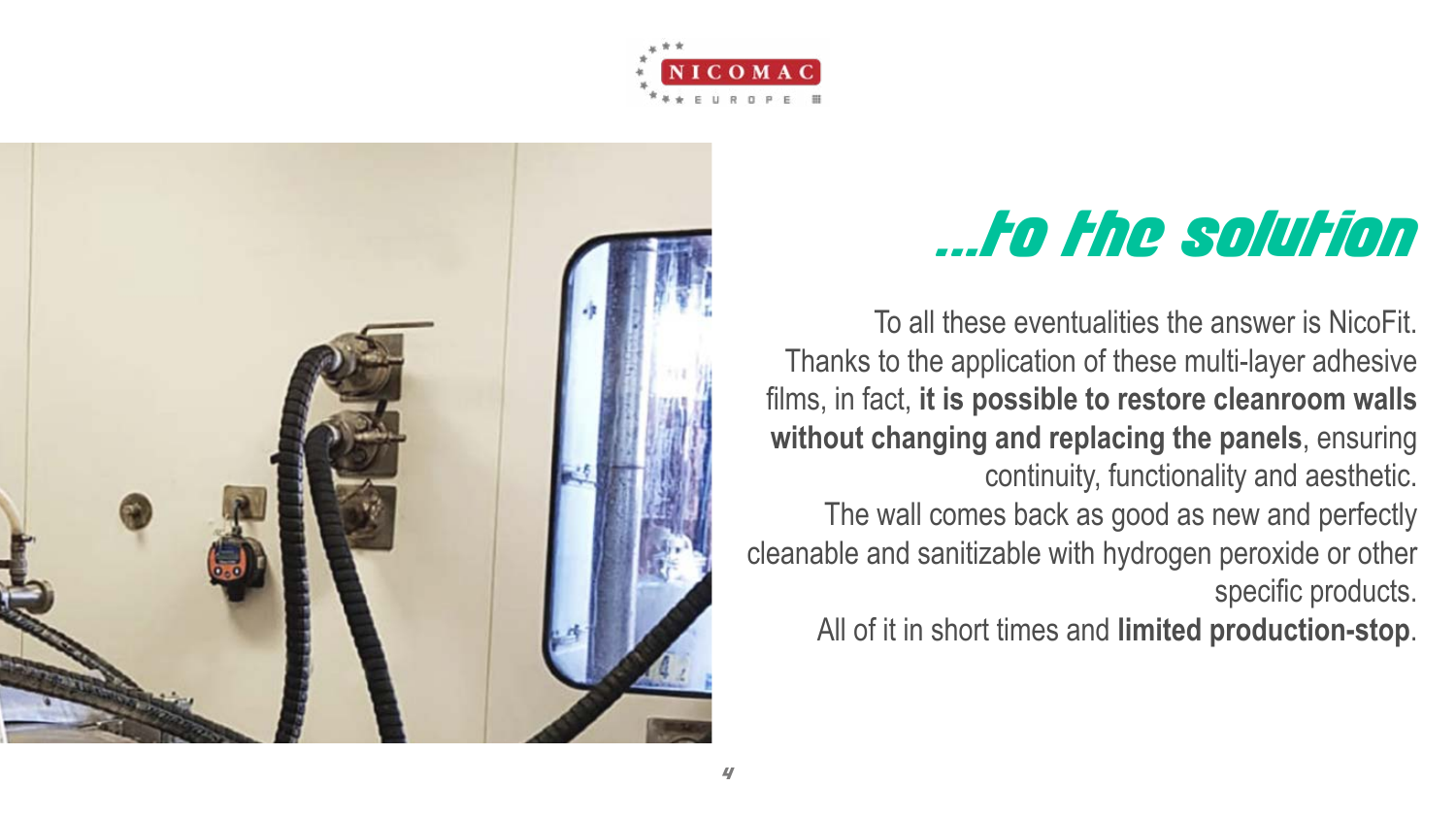# the advantages



#### quickness

 The film never releases any polluting gas or liquid in the environment. That makes it a great alternative to repainting **solutions** 



R

With only a few background cleaning and restoring operations, the application is performed without removing the wall system.

O

The film answers to the strict UNI EN 45545 fire/ smokes norms, and thus it always ensures high safety standards.

The old film can always leave place to the new one, applying a new layer. Moreover, it is also fully recyclable.

#### safety sustainability circularity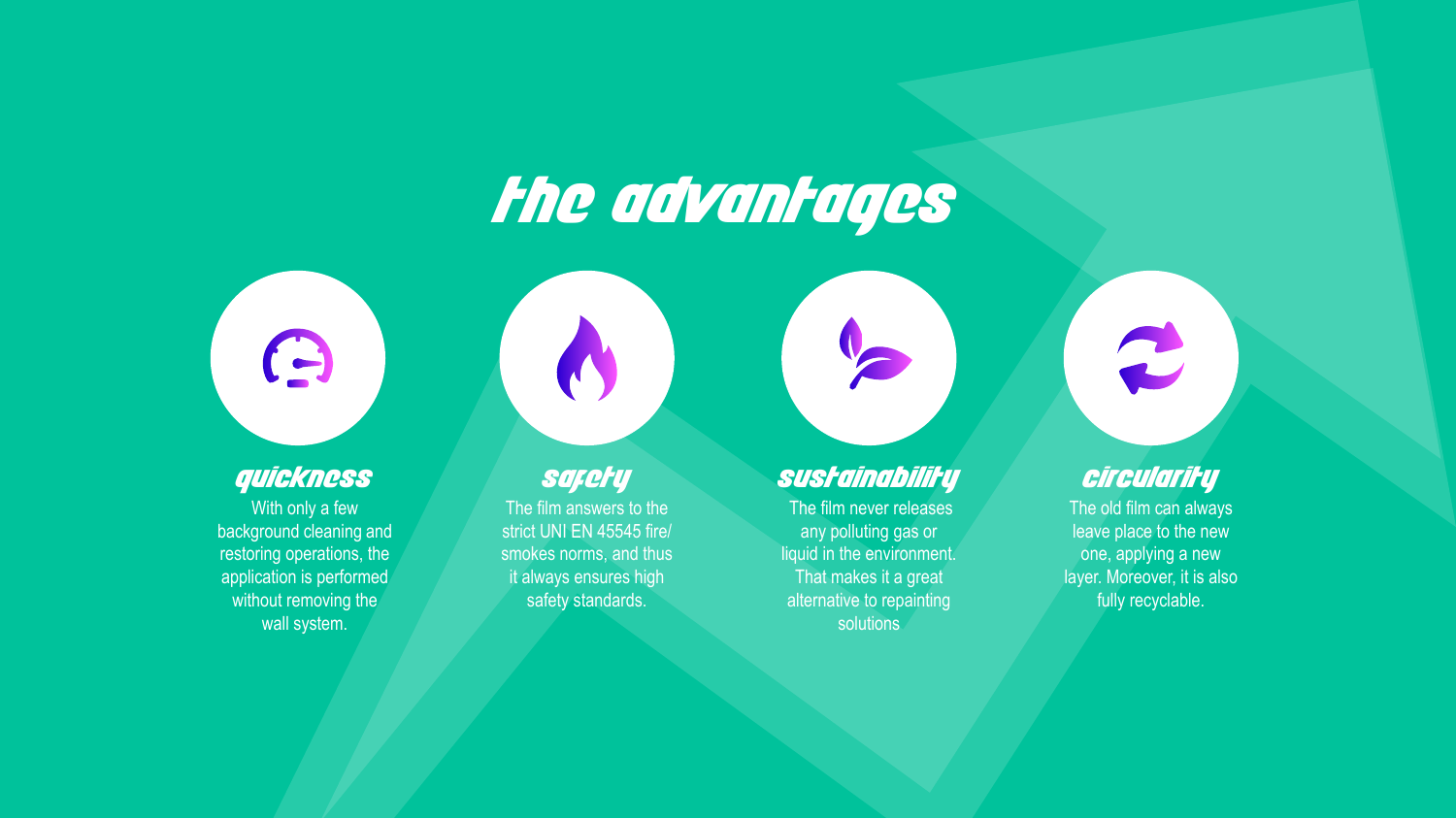### Made to resist

The complex multi-layer structure of the NicoFit film ensures **excellent resistance, adherence and customization performances**. The 4 layers of different materials are the **result of 30 years' research and application** (from the transportation sector to the digital decoration) from our market leader partner PWS.

The PVC/PET adhesive coatings, **customizable with colors, logos or other signs,** are applicable, on site, on wall/ceiling panels and the external lamination protects the surface from oils, grease, acids, solvents, sanitizers (tested at the CSI testing facility with products normally used in the pharmaceutical field).

**LAYER** 





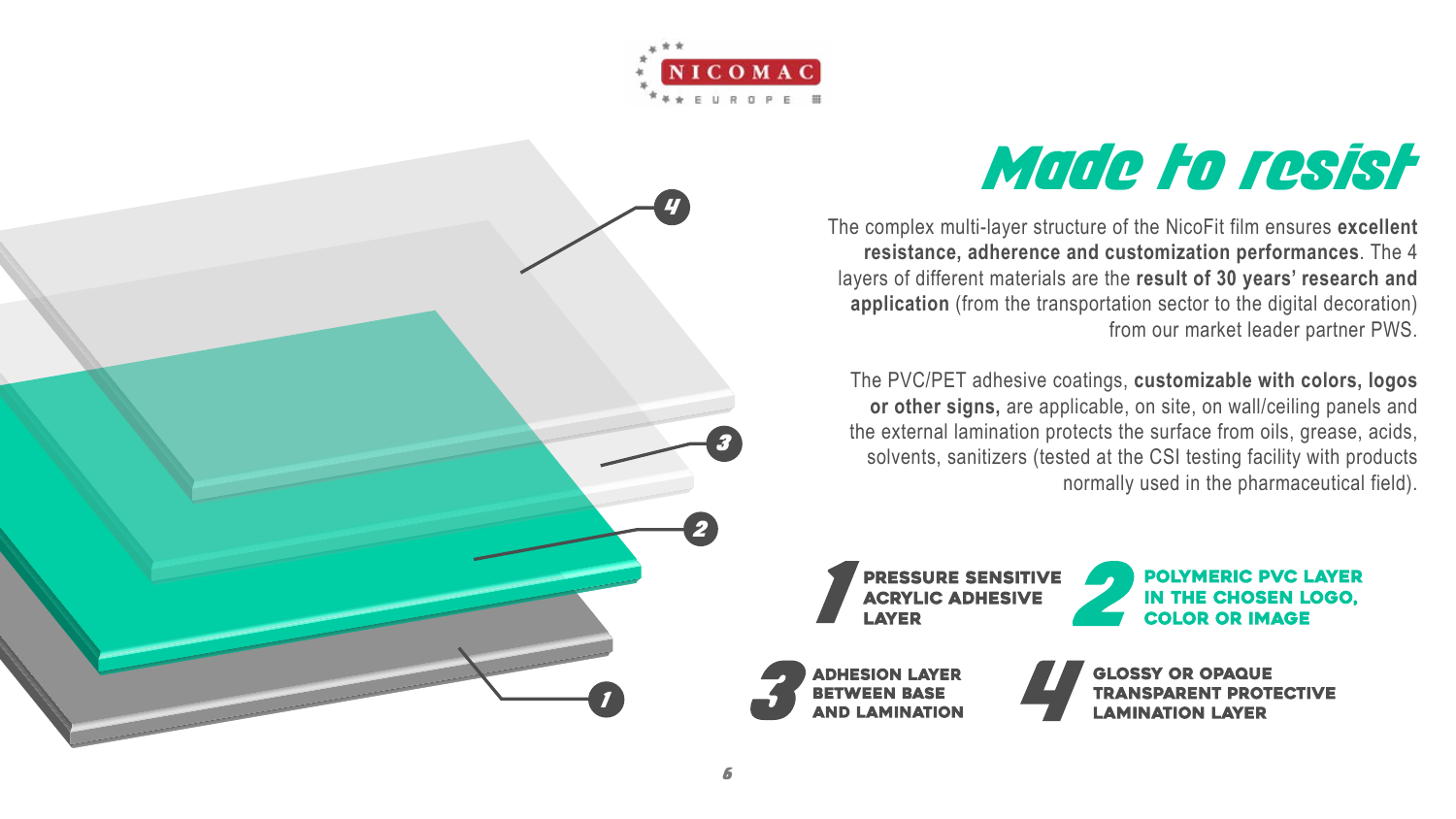







NicoFit can renew the aesthetic of the cleanroom with a design restyle. **The modular walls become decorative elements** and brand-strengthening spaces. The PVC base layer can be coloured according to the needs, or printed with any type of company logo or picture. There can be implemented effective digital signage initiatives **without compromising the safety and continuity of the surfaces**: special or standard colours for the characterization of environments and areas, wayfinding paths and any kind of prescriptive label.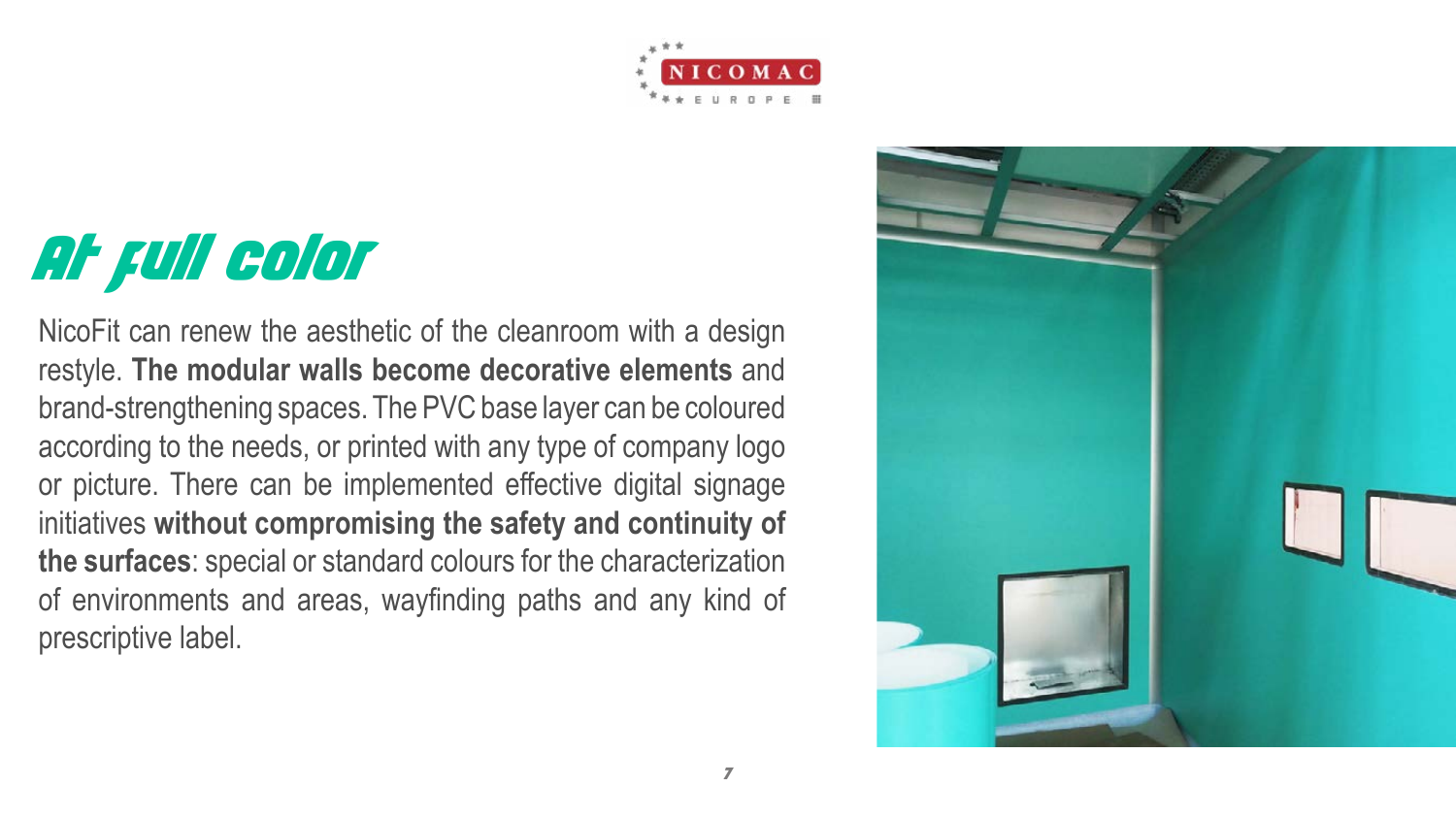

8

# NicoFit: certified quality

Besides benefitting from the environmental management, safety and health and process certifications (ISO 9001, 18001, 14001), NicoFit film has been subjected to the continuous action of products normally used in the healthcare field for the daily disinfection. In these tests the multi-layer film has been applied on an aluminum foil and submerged up until 24 hours at 40°C.

Result of the analysis performed by CSI Testing lab of Milan: : **no alterations**



### **It results inert under the action of:** SODIUM HYPOCLORITE 1% FENPLUS HWP ACT BIOPLUS 2000 RELY'ON VIRKON AMUCHINA HYDROGEN PEROXIDE

(PWS certifications)